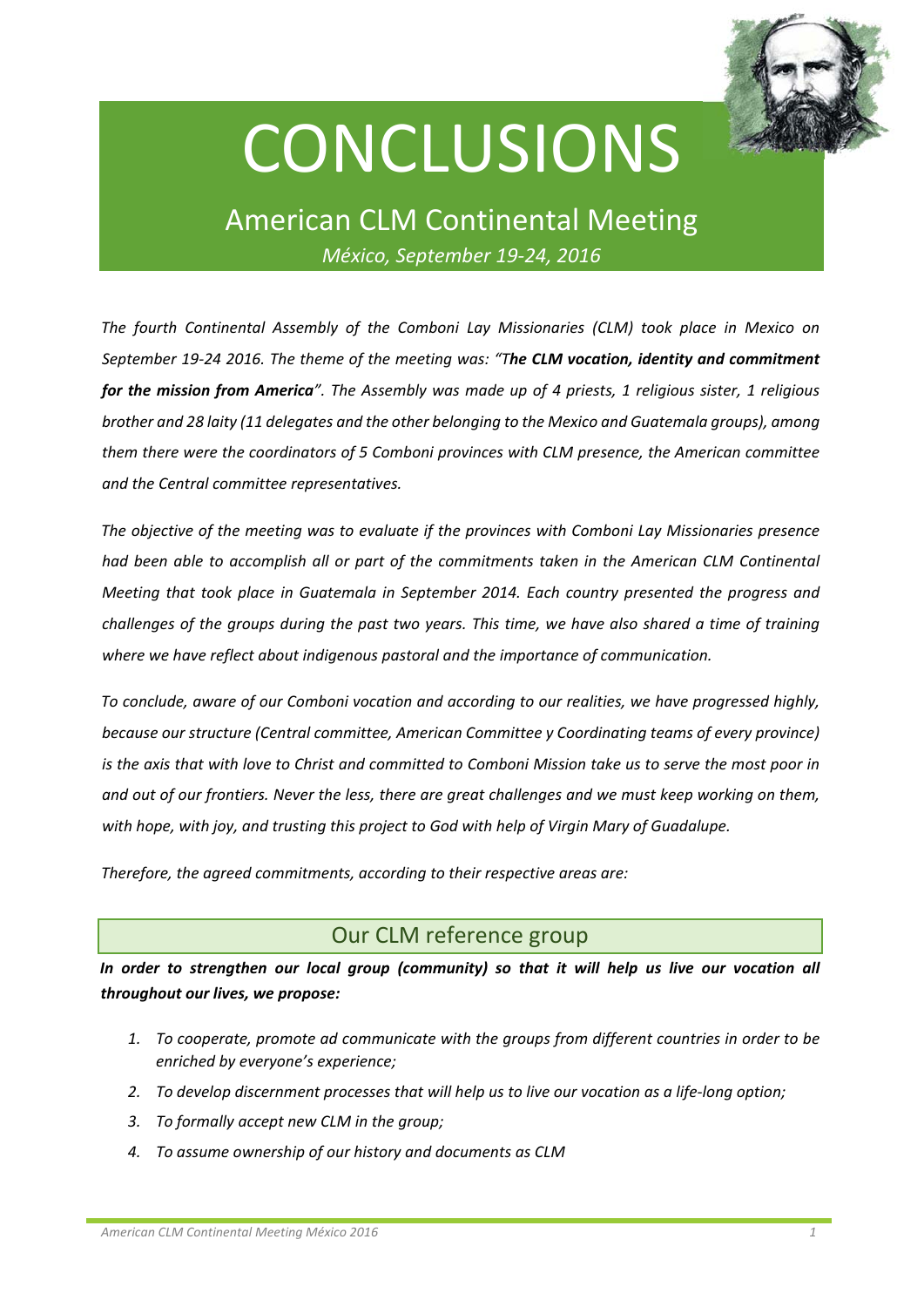## Structure and coordination

**In order to strengthen the groups of each province/circumscription and the continental organization, we propose:**

- *That we be aware that the journey towards self‐sufficiency must undergo a strengthening of organization, economy and formation;*
- *That in his/her field of responsibility each CLM "own what needsto be done and be done well;"*
- *That both the CLM and the MCCJ advisors know the international and continental agreements, as well as the various directories;*
- *After the continental and intercontinental meetings, each country group must get together to include and to adapt to their reality the commitments taken into the group's action plan.*

#### *Responsibilities of the Continental Committee:*

- *To be in constant communication with the Central Committee and within the continent;*
- *To implement the international and continental agreements;*
- *To call and prepare the continental meetings.*
- *Promote meeting among the coordinators of the different countries to exchange experiences, formation, organization… in order to follow the agreements taken. These meetings could also be considered for the different services of the groups such as economy, training, communication, etc.*

## Mission fields

We recognize the different rhythm and maturity of the various groups of CLM in each country; just the same, we need to take steps in view of the mission outside our borders. We understand that as CLM we must give a double answer to our vocation ad Gentes: both at the personal level (the call each individual receives) and at the level of the CLM group (taking responsibility as a group open to the possibility that others will go and act in our place), thus opening the Church to its missionary dimension ad Gentes and inter Gentes.

#### *For this reason, our priorities in missionary activity as CLM shall be:*

- *To promote mission and missionary vocations within the Church;*
- *To be in frontier situations, this does not depend on geographical location but to be where no one else wants to go.*
- *To form leaders in mission situations: "Save Africa with Africa".*
- *To strengthen and ensure continuity to our presence as CLM in the existing communities.*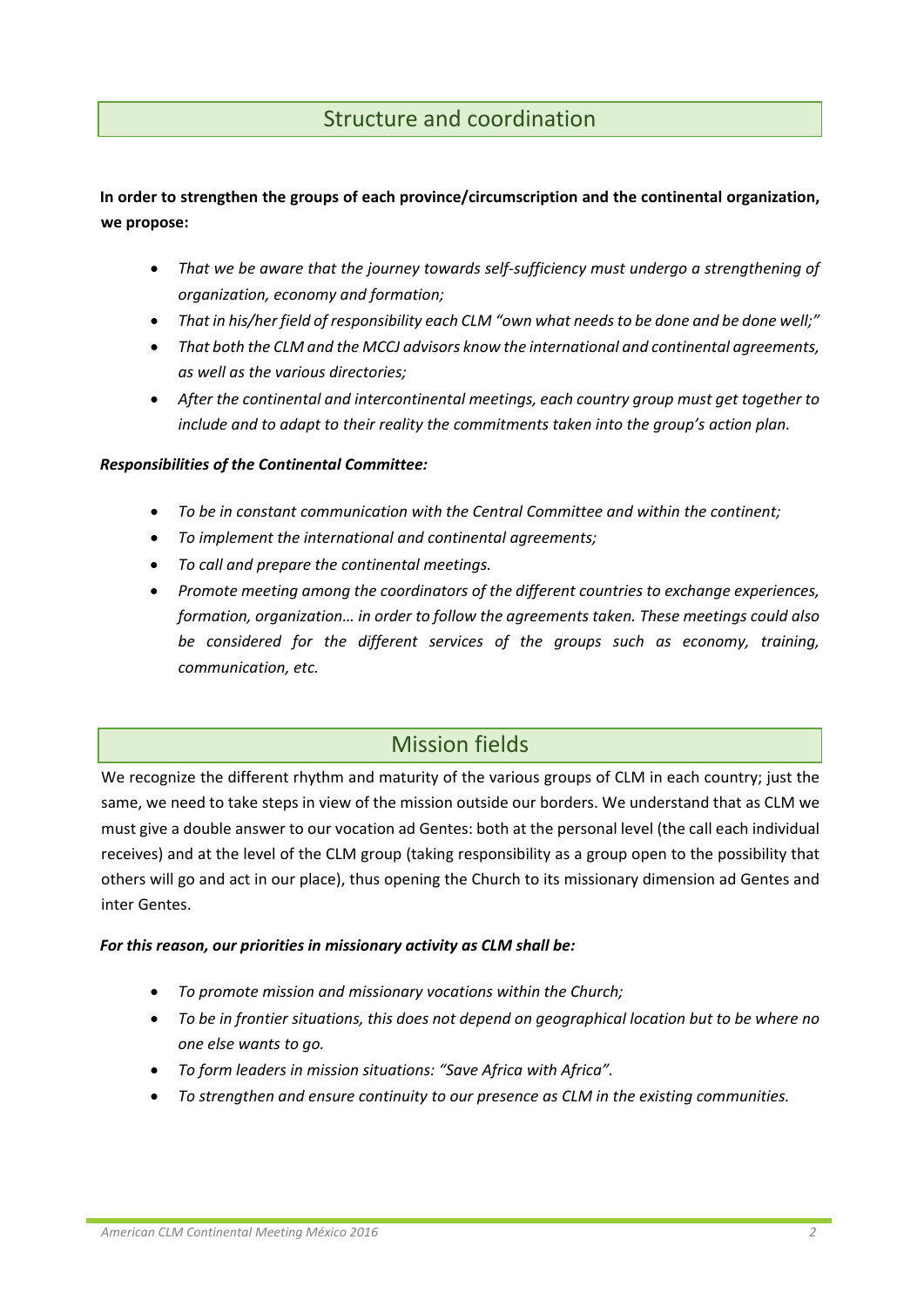#### Economy

#### *As a continent we want to take up the following commitments***:**

- *We recognize that we belong to this international CLM family and feel ourselves called to take responsibility for its existence. In this spirit, all the CLM must contribute to the group's common fund. Starting from this local fund, the group must then contribute to the international common fund managed by the Central Committee.*
- *Make an annual Budget that will be presented together with the program or assembly's agreements to the MCCJ province and share it with the Continental and Central committees.*
- *Intensify the missionary animation and search of new benefactors, maintaining good communication with them so they may feel involved in the missionary service and feel part of*  $it<sub>r</sub>$
- *We must keep looking for financial autonomy and to be persistent, using all possible means to obtain it.*
- *We need to report and maintain all our projects documented to be transparent.*

### Communication*s and N*etwork*ing*

- *To improve communication among the CLM groups of America, utilizing all means at our disposal;*
- *To have a secretary of communication in each country group;*
- *To see communications as the responsibility of all the members of the group. We suggest that each member has an electronic address.*
- *To print information material to be made available to people who have no internet access, so they are able to know us.*
- *To share the local wealth of information by having each group send an article to the international blog every two months;*
- *To publicize our being CLM and the realities of missionary life through the social media, in order to help mission and vocation promotion;*
- *To share regularly news and/or documents of the local coordinating team with the Continental and the Central Committees.*

## Formation

#### *As CLM of America, we commit ourselves to follow a common path of formation where the resolutions of previous assemblies will be our guide. Furthermore, we want to take up the following commitments:*

- *To assume the formation of our own CLM been aware of the need of self‐training that complements what we do as a group.*
- *To include a mission field experience in the period of formation.*